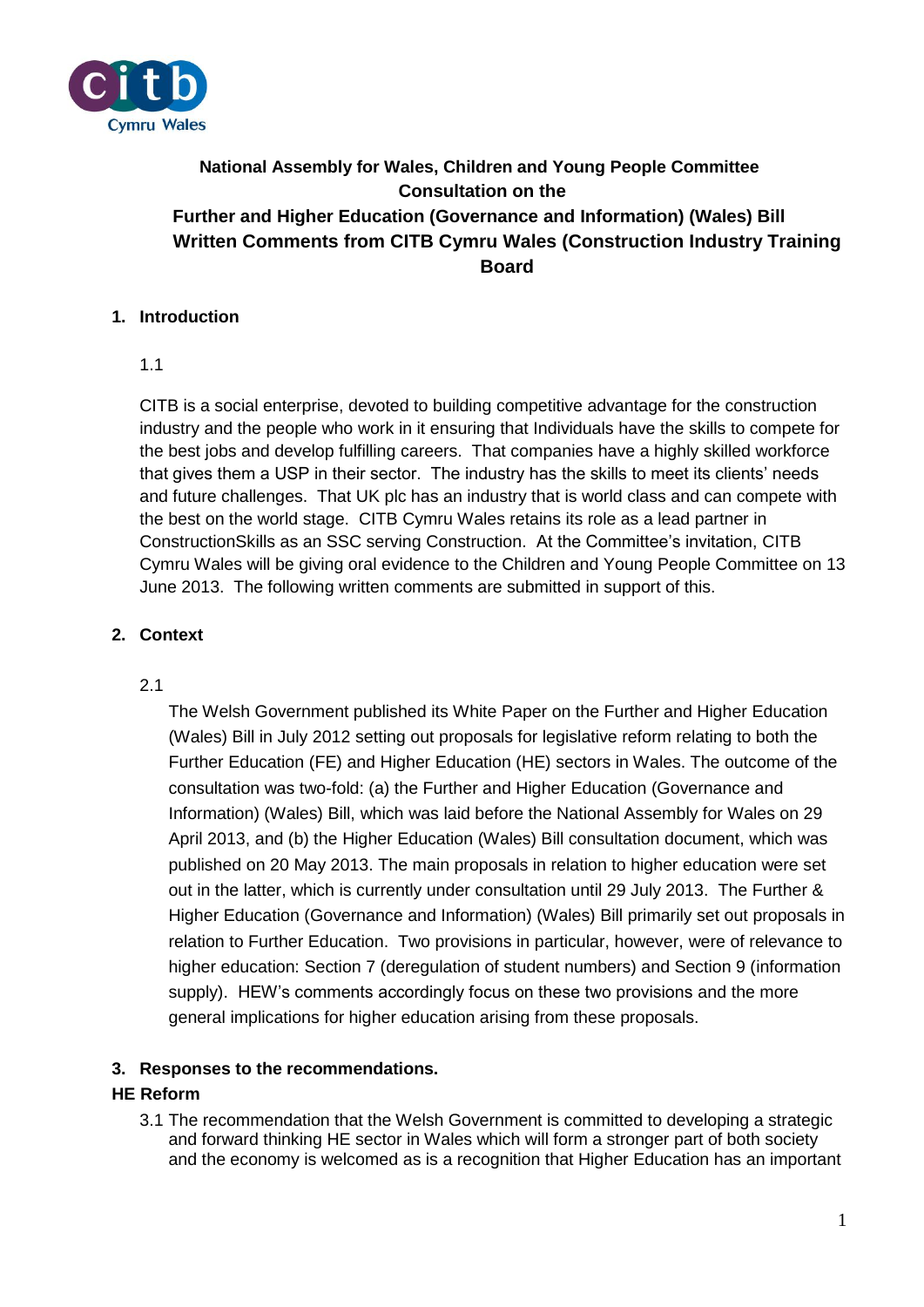

part to play in the up skilling of the Construction Industry within a rapidly changing environment and economic climate.

- 3.2 The recommendation that ministers wish to create a system of HE which consists of fewer, stronger HEIs able both to compete internationally in terms of research and student experience and to develop an internationally competitive economy around them needs to be taken in the context of patchy overall provision for the Construction industry across Wales with HEI's offering high quality varied provision in some parts of Wales and in other parts of the country such as North and Mid Wales little or limited provision is and has historically been available with companies looking to North West England or the Midlands for provision.
- 3.3 The recommendation that an efficient, modern and effective system of governance at national and institutional level is central to driving improvement and delivering a dynamic and responsive system of HE in Wales to develop competitiveness the needs of a modern, knowledge-based, globally competitive economy is welcomed. It is essential that this improved governance model includes a significant input from industry on both a regional (local) and national Wales level to ensure that provision meets both identified and perceived local needs and that needless duplication is avoided especially is areas where a high number of providers operate.

#### **4. Proposals for FE**

- 4.1 The Further Education Sector in Wales has traditionally been an important provider of Higher Level Education, mainly at levels 4 and 5 HNC/NHD provision for the Construction Sector. The sector generally has credibility and support amongst employers and has shown a willingness to innovate with the development of Foundation Degrees, Sustainability and Green Skills provision and part time courses.
- 4.2 In the light of the above comments it must be stated that Construction provision is expensive and that independent control of College Finances could either be a positive or negative factor in the maintenance of current provision or development of additional new provision depending on the interests of Senior Managers and Governors. The need for well informed and influential representation from the Construction Industry on the new revised Governing Bodies of Colleges would be crucial to this success of reform and to ensure that 'expensive' specialist provision continues and thrives.
- 4.3 Further Education has a key part to play on the development of Higher Apprenticeships. The funding issues which exist with regards to the funding and issue of qualifications at level 4 and above as outlined in SASW (Specifications of Apprenticeship Standards Wales) potentially put the development of Higher Apprenticeships at risk. A solution which may include devolvement of funding directly to FE requires urgent consideration as it is foreseen that skills at these higher levels will be key to driving the industry forward post-recession. It is perceived that Construction related courses HE and FE are 'at risk' across the UK due to the current down turn and cost of provision. This is potentially damaging to the industry's future
- 4.4 The comments that planning and providing professional development for staff including developing specialist vocational courses as well as strengthening quality assurance and management systems exploring the potential for in-company corporate training and the up-skilling workers and technicians are to be welcomed though significant challenges remain for the FE sector is balancing the need for economically viable specialist provision with college budget restraints as such provision though economically important are likely to draw small numbers of participants. Increased